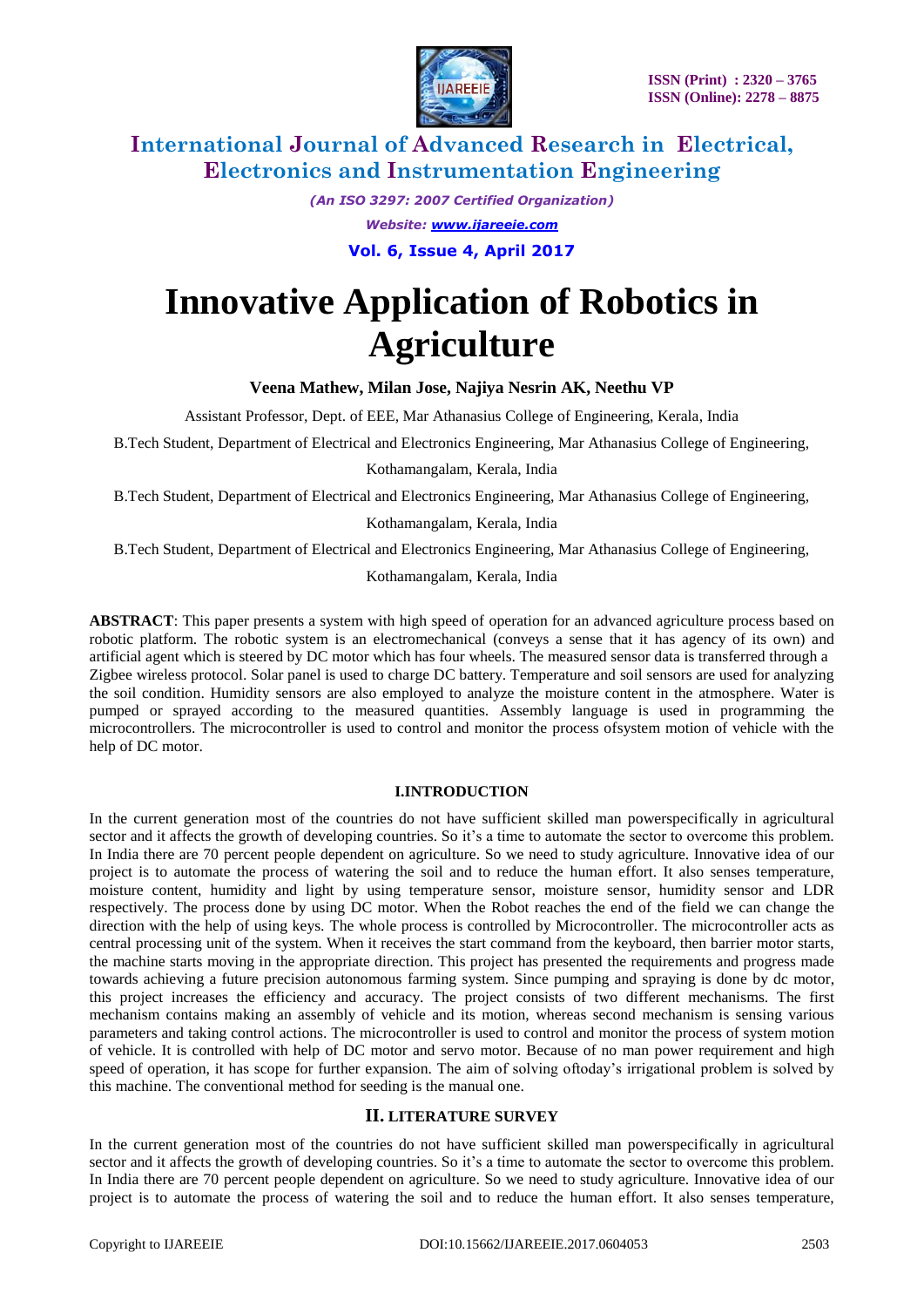

*(An ISO 3297: 2007 Certified Organization)*

*Website: [www.ijareeie.com](http://www.ijareeie.com/)*

### **Vol. 6, Issue 4, April 2017**

moisture content, humidity and light by using temperature sensor, moisture sensor, humidity sensor and LDR respectively. The process done by using DC motor. When the Robot reaches the end of the field we can change the direction with the help of using keys. The whole process is controlled by Microcontroller. The microcontroller acts as central processing unit of the system. When it receives the start command from the keyboard, then barrier motor starts, the machine starts moving in the appropriate direction. This project has presented the requirements and progress made towards achieving a future precision autonomous farming system. Since pumping and spraying is done by dc motor, this project increases the efficiency and accuracy. The project consists of two different mechanisms. The first mechanism contains making an assembly of vehicle and its motion, whereas second mechanism is sensing various parameters and taking control actions. The microcontroller is used to control and monitor the process of system motion of vehicle. It is controlled with help of DC motor and servo motor. Because of no man power requirement and high speed of operation, it has scope for further expansion. The aim of solving oftoday's irrigational problem is solved by this machine. The conventional method for seeding is the manual one.

### **III.AGRICULTURAL ROBOTIC MACHINE**

### **3.1 Block Diagram**

Fig 1 shows the block diagram of agricultural robotic machine. The major components are as shown below.



#### **3.1.1 Microcontroller Atmega32**

The high-performance, low-power Microchip 8-bit AVR RISC-based microcontroller combines 32KB ISP ash memory with read-while-write capabilities, 1KB EEPROM, 2KB SRAM, 54/69 general purpose I/O lines, 32 general purpose working registers, a JTAG interface for boundary-scan and on-chip debugging/programming, three flexible timer/counters with compare modes, internal and external interrupts, serial programmable USART, a universal serial interface (USI) with start condition detector, an 8-channel 10-bit A/D converter, programmable watchdog timer with internal oscillator, SPI serial port, and five software selectable power saving modes. The device operates between 1.8-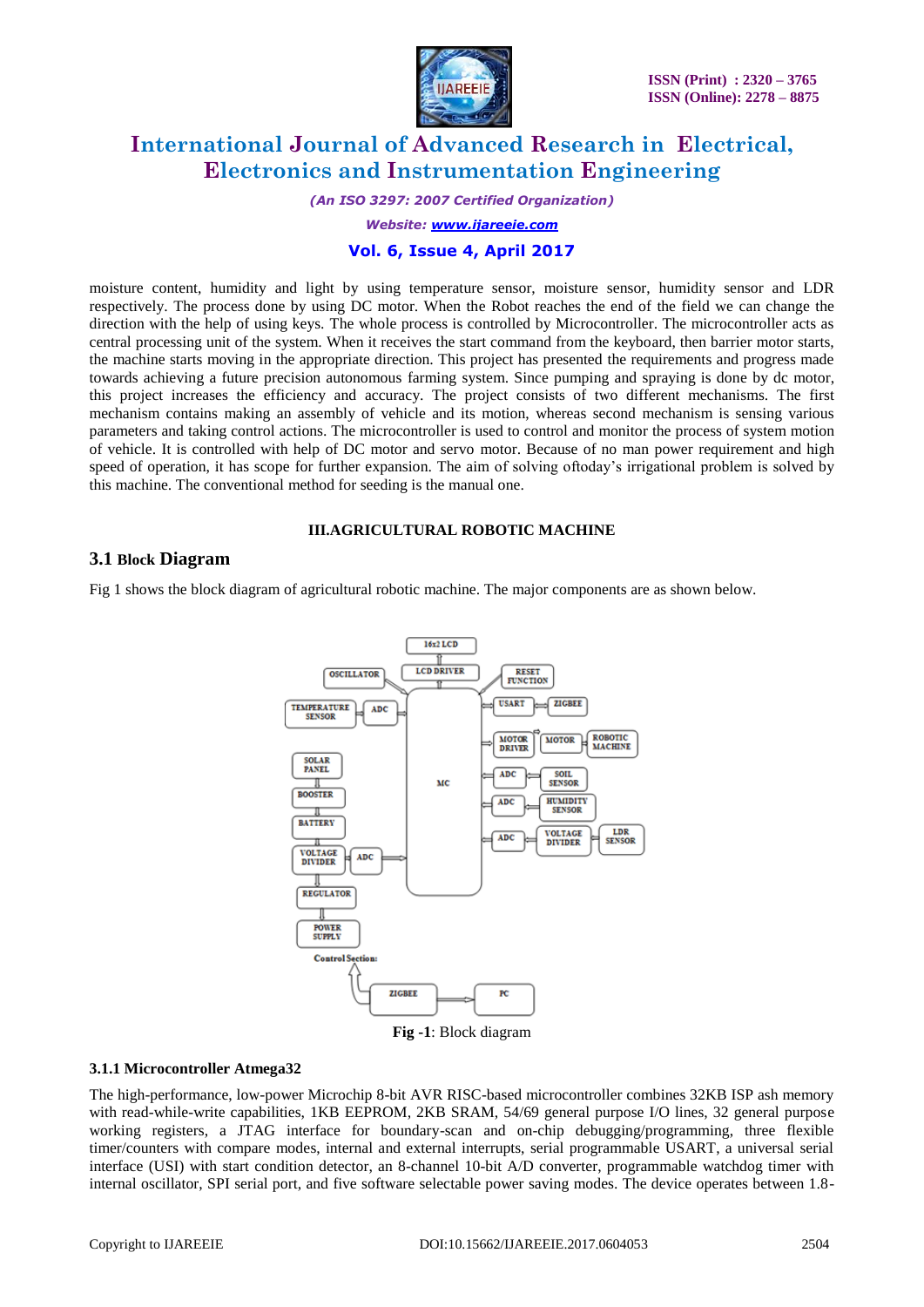

*(An ISO 3297: 2007 Certified Organization)*

*Website: [www.ijareeie.com](http://www.ijareeie.com/)*

### **Vol. 6, Issue 4, April 2017**

5.5 volts. By executing powerful instructions in a single clock cycle, the device achieves throughputs approaching 1 MIPS per MHz, balancing power consumption and processing speed.

### **3.1.2 LCD Display**

A liquid-crystal display (LCD) is aat-panel display or other electronic visual display that uses the light-modulating properties of liquid crystals. Liquid crystals do not emit light directly. LCDs are available to display arbitrary images (as in a general-purpose computer display) or fixed images with low information content, which can be displayed or hidden, such as preset words, digits, and 7-segment displays as in a digital clock. They use the same basic technology, except that arbitrary images are made up of a large number of small pixels, while other displays have larger elements. LCDs are used in a wide range of applications including computer monitors, televisions, instrument panels, aircraft cockpit displays, and signage. They are common in consumer devices such as DVD players, gaming devices, clocks, watches, calculators, and telephones, and have replaced cathode ray tube (CRT) displays in nearly all applications. They are available in a wider range of screen sizes than CRT and plasma displays, and since they do not use phosphors, they do not super image burn-in. LCDs are, however, susceptible to image persistence. The LCD screen is more energy-efficient

and can be disposed of more safely than a CRT can. Its low electrical power consumption enables it to be used in battery-powered electronic equipment more efficiently than CRTs can be. It is an electronically modulated optical device made up of any number of segments controlling a layer of liquid crystals and arrayed in front of a light source (backlight) or reflector to produce images in colour or monochrome.

#### **3.1.3 Motor Driver L293D**

The L293 and L293D are quadruple high-current half-H drivers. The L293 is designed to provide bidirectional drive currents of up to 1 A at voltages from 4.5 V to 36 V. The L293D is designed to provide bidirectional drive currents of up to 600-mA at voltages from 4.5 V to 36 V. Both devices are designed to drive inductive loads such as relays, solenoids, dc and bipolar stepping motors, as well as other high-current/high-voltage loads in positive-supply applications. All inputs are TTL compatible. Each output is a complete totem-pole drive circuit, with a Darlington transistor sink and a pseudo-Darlington source. Drivers are enabled in pairs, with drivers 1 and 2 enabled by 1,2EN and drivers 3 and 4 enabled by 3,4EN. When an enable input is high, the associated drivers are enabled, and their outputs are active and in phase with their inputs. When the enable input is low, those drivers are disabled, and their outputs are off and in the high-impedance state. With the proper data inputs, each pair of drivers forms a full-H (or bridge) reversible drive suitable for solenoid or motor applications.

#### **3.1.4 DB9-USB RS232**

The DB9-USB connector modules can be used to upgrade an RS232 port to an active USB port without the need to redesign the PCB. The DB9-USB family consist of 6 modules. Two of these operate at RS232 voltage levels, while four of them operate at digital voltage levels (a choice of 5V or 3.3V). Each is available to replace either a male or a female DB9. DB9-USB modules can be used to upgrade a UART port of a device to an active USB port without the need for redesigning the devices PCB. These active connectors contain all the USB to UART (and vice-versa) conversion electronics and are designed to \_t directly into the same PCB footprint as a PC compatible UART DB9 connector. The FTDI DB9-USB-RS232 modules are available in two types DB9-USB-RS232-M and DB9-USB-RS232-F. A DB9-USB-RS232-M can be used to replace a male DB9 connector that is wired in a PC compatible RS232 manner. This module operates at RS232 signal levels. A DB9-USB-RS232-F can be used to replace a female DB9 connector that is wired in a PC compatible RS232 manner. This module operates at RS232 signal levels. The purposes of these modules is to provide a simple method of adapting legacy serial devices with UART interfaces to modern USB ports by replacing the DB9 connector with this miniaturised module which closely resembles a DB9 connector. This is accomplished by incorporating the industry standard FTDI FT232R USB-Serial Bridge IC. The RS232 level DB9-USB modules include an RS232 level transceiver.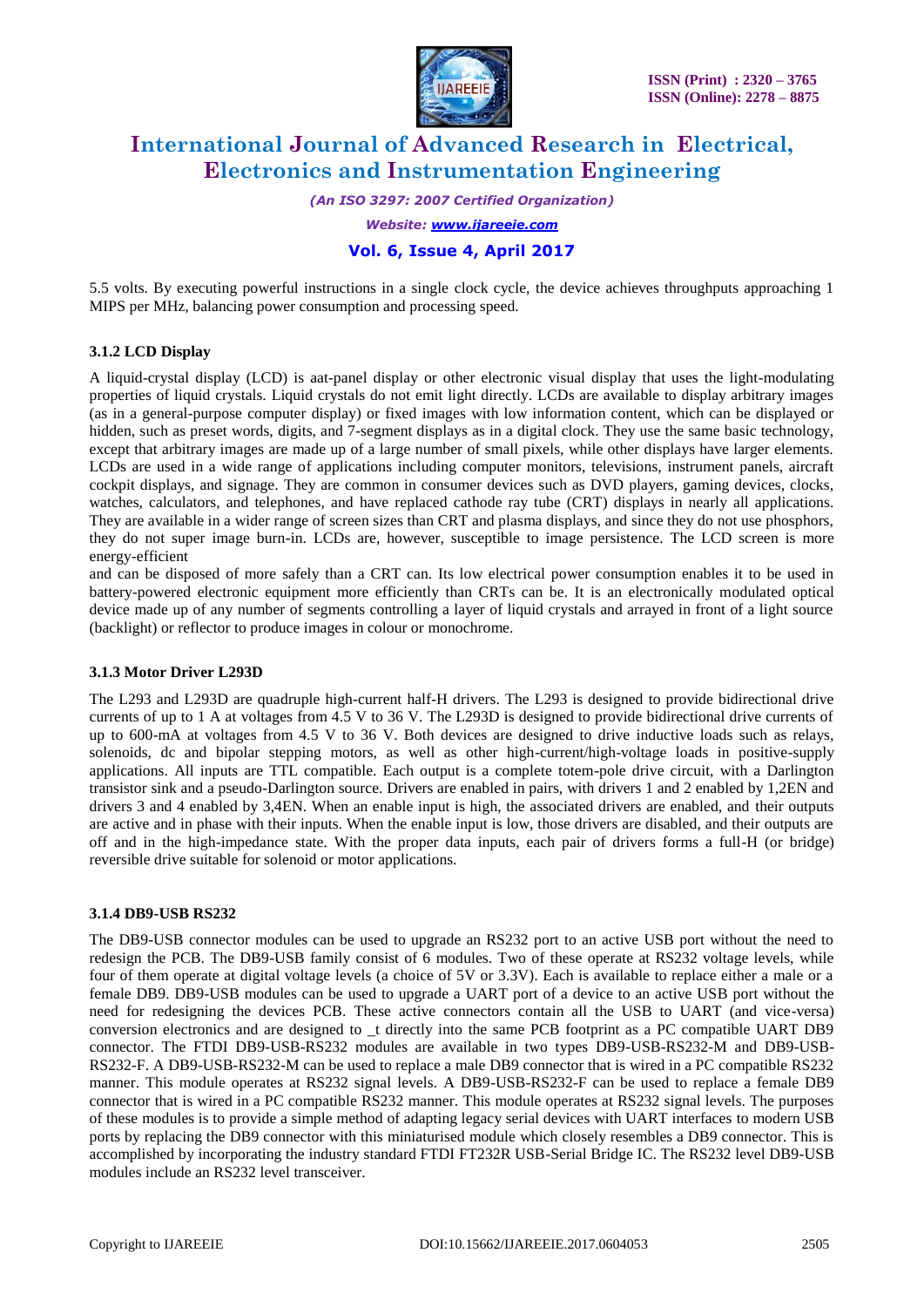

*(An ISO 3297: 2007 Certified Organization)*

*Website: [www.ijareeie.com](http://www.ijareeie.com/)*

# **Vol. 6, Issue 4, April 2017**

#### **3.1.5 Moisture Sensor**

Soil moisture sensors measure the volumetric water content in soil. Since the direct gravimetric measurement of free soil moisture requires removing, drying, and weighting of a sample, soil moisture sensors measure the volumetric water content indirectly by using some other property of the soil, such as electrical resistance, dielectric constant, or interaction with neutrons, as a proxy for the moisture content. The relation between the measured property and soil moisture must be calibrated and may vary depending on environmental factors such as soil type, temperature, or electric conductivity. Reflected microwave radiation is affected by the soil moisture and is used for remote sensing in hydrology and agriculture. Portable probe instruments can be used by farmers or gardeners.

Soil moisture sensors typically refer to sensors that estimate volumetric water content. Another class of sensors measure another property of moisture in soils called water potential; these sensors are usually referred to as soil water potential sensors and include tensiometers and gypsum blocks.

#### **3.1.6 Humidity Sensor**

A humidity sensor is an instrument used for measuring the moisture content in the atmosphere. Humidity measurement instruments usually rely on measurements of some other quantity such as temperature, pressure, mass or a mechanical or electrical change in a substance as moisture is absorbed. By calibration and calculation, these measured quantities can lead to a measurement of humidity. Modern electronic devices use temperature of condensation (the dew point), or changes in electrical capacitance or resistance to measure humidity differences.

#### **3.1.7 Temperature Sensor**

The LM35 is an integrated circuit sensor that can be used to measure temperature with an electrical output proportional to the temperature (in degree Celsius).It can measure temperature more accurately than a thermistor. The sensor circuitry is sealed and not subject to oxidation. The LM35 generates a higher output voltage than thermocouples and may not require that the output voltage be amplified. The LM35 has an output voltage that is proportional to the Celsius temperature. The scale factor is .01V/degree Celsius.

The LM35 does not require any external calibration or trimming and maintains an accuracy of +/-0.4 degree Celsius at room temperature and +/-0.8 degree Celsius overall range of 0 degree Celsius to +100 degree Celsius. Another important characteristic of the LM35 is that it draws only 60 micro amps from its supply and possesses a low selfheating capability. The LM35 comes in many different packages such as TO-92 plastic transistor-like package, T0-46 metal can transistor-like package, 8-lead surface mount SO-8 small outline package.

#### **3.1.8 Light Dependent Resistor**

A Light Dependent Resistor (LDR) or a photo resistor is a device whose resistivity is a function of the incident electromagnetic radiation. Hence, they are light sensitive devices. They are also called as photo conductors, photo conductive cells or simply photocells. They are made up of semiconductor materials having high resistance. There are many different symbols used to indicate a LDR, one of the most commonly used symbol. The arrow indicates light falling on it.

#### **3.1.9 Oscillator**

An electronic oscillator is an electronic circuit that produces a periodic, oscillating electronic signal, often a sine wave or a square wave. Oscillators convert direct current (DC) from a power supply to an alternating current (AC) signal. They are widely used in many electronic devices. Common examples of signals generated by oscillators include signals broadcast by radio and television transmitters, clock signals that regulate computers and quartz clocks, and the sounds produced by electronic beepers and video games. Oscillators are often characterized by the frequency of their output signal. A low-frequency oscillator (LFO) is an electronic oscillator that generates a frequency below 20 Hz. This term is typically used in the field of audio synthesizers, to distinguish it from an audio frequency oscillator. An audio oscillator produces frequencies in the audio range, about 16 Hz to 20 kHz. An RF oscillator produces signals in the radio frequency (RF) range of about 100 kHz to 100 GHz. Oscillators designed to produce a high-power AC output from a DC supply are usually called inverters. There are two main types of electronic oscillator: the linear or harmonic oscillator and the nonlinear or relaxation oscillator.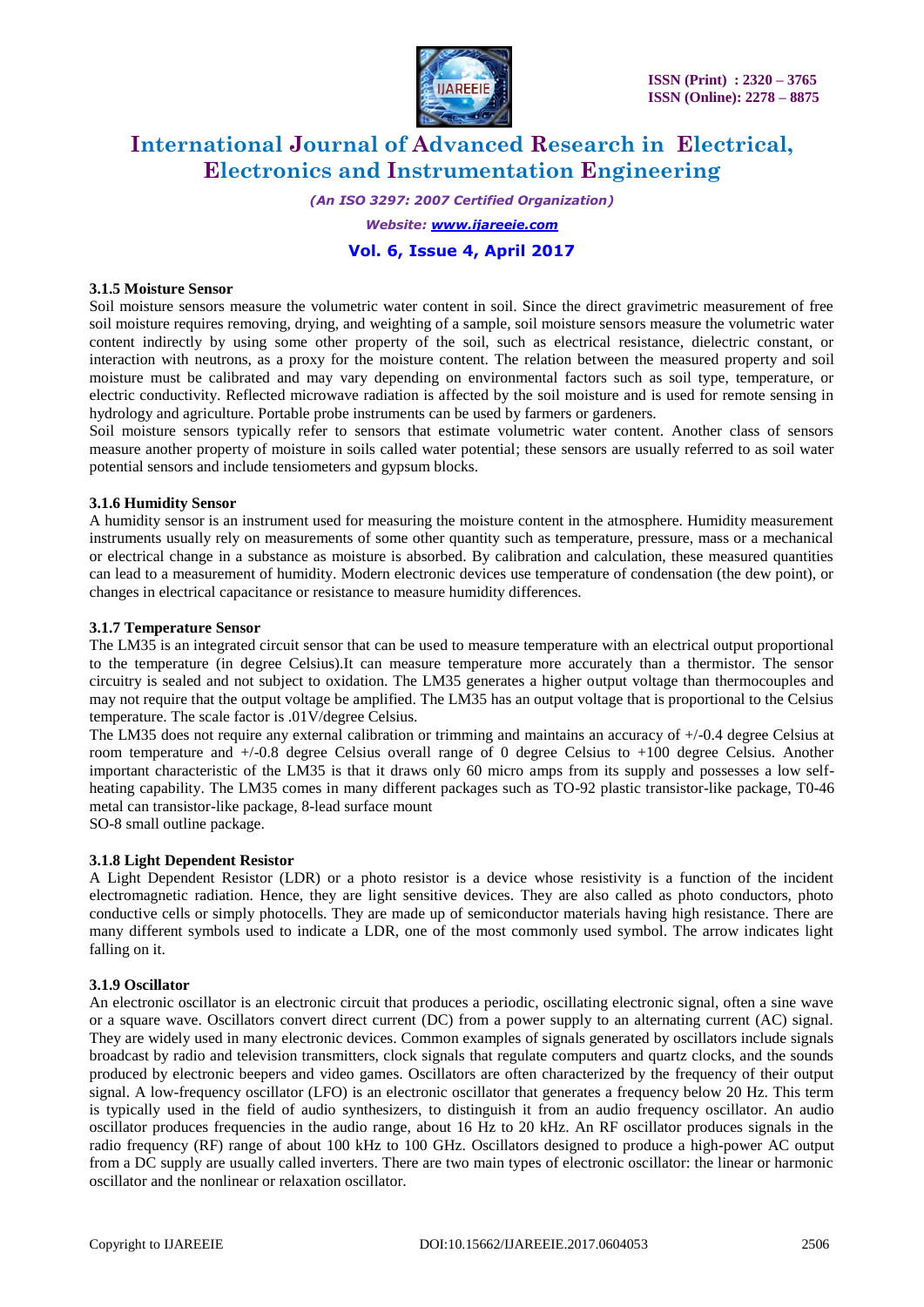

*(An ISO 3297: 2007 Certified Organization) Website: [www.ijareeie.com](http://www.ijareeie.com/)* **Vol. 6, Issue 4, April 2017**

#### **3.1.10 Solar Panel**

Solar panel refers to a panel designed to absorb the sun's rays as a source of energy for generating electricity or heating. A photovoltaic (PV) module is a packaged, connect assembly of typically 6\*10 photovoltaic solar cells. Photovoltaic modules constitute the photovoltaic array of a photovoltaic system that generates and supplies solar electricity in commercial and residential applications. Each module is rated by its DC output power under standard test conditions (STC), and typically ranges from 100 to 365 watts. The efficiency of a module determines the area of a module given the same rated output an 8 percentage efficient 230 watt module will have twice the area of a 16 percentage efficient 230 watt module. There are a few commercially available solar modules that exceed 22 percentage efficiency and reportedly also exceeding 24 percentage. A single solar module can produce only a limited amount of power; most installations contain multiple modules. A photovoltaic system typically includes an array of photovoltaic modules, an inverter, a battery pack for storage, interconnection wiring, and optionally a solar tracking mechanism. The most common application of solar panels is solar water heating systems. The price of solar power has continued to fall so that in many countries it is cheaper than ordinary fossil fuel electricity from the grid (there is "grid parity").

#### **3.1.11 Voltage Divider**

In electronics, a voltage divider (also known as a potential divider) is a passive linear circuit that produces an output voltage (Vout) that is a fraction of its input voltage (Vin). Voltage division is the result of distributing the input voltage among the components of the divider. A simple example of a voltage divider is two resistors connected in series, with the input voltage applied across the resistor pair and the output voltage emerging from the connection between them. Resistor voltage dividers are commonly used to create reference voltages, or to reduce the magnitude of a voltage so it can be measured, and may also be used as signal attenuators at low frequencies. For direct current and relatively low frequencies, a voltage divider may be sufficiently accurate if made only of resistors; where frequency response over a wide range is required (such as in an oscilloscope probe), a voltage divider may have capacitive elements added to compensate load capacitance. In electric power transmission, a capacitive voltage divider is used for measurement of high voltage.

#### **3.1.12 Zigbee**

ZigBee is a low-cost, low-power, wireless mesh network standard targeted at the wide development of long battery life devices in wireless control and monitoring applications. Zigbee devices have low latency, which further reduces average current. ZigBee chips are typically integrated with radios and with microcontrollers that have between 60-256 KB of ash memory. ZigBee operates in the industrial, scientific and medical (ISM) radio bands: 2.4 GHz in most jurisdictions worldwide; 784 MHz in China, 868 MHz in

Europe and 915 MHz in the USA and Australia. Data rates vary from 20 kbit/s (868MHz band) to 250 kbit/s (2.4 GHz band). The ZigBee network layer natively supports both star and tree networks, and generic mesh networking. Every network must have one coordinator device, tasked with its creation, the control of its parameters and basic maintenance. Within star networks, the coordinator must be the central node. Both trees and meshes allow the use of ZigBee routers to extend communication at the network level. ZigBee builds on the physical layer and media access control defined in IEEE standard 802.15.4 for low-rate WPANs. The specification includes four additional key components: network layer, application layer, ZigBee device objects (ZDOs) and manufacturer-defined application objects which allow for customization and favour total integration. ZDOs are responsible for some tasks, including keeping track of device roles, managing requests to join a network, as well as device discovery and security. ZigBee is one of the global standards of communication protocol formulated by the significant task force under the IEEE 802.15 working group. The fourth in the series, WPAN Low Rate/ZigBee is the newest and provides specifications for devices that have low data rates, consume very low power and are thus characterized by long battery life. Other standards like Bluetooth and IrDA address high data rate applications such as voice, video and LAN communications.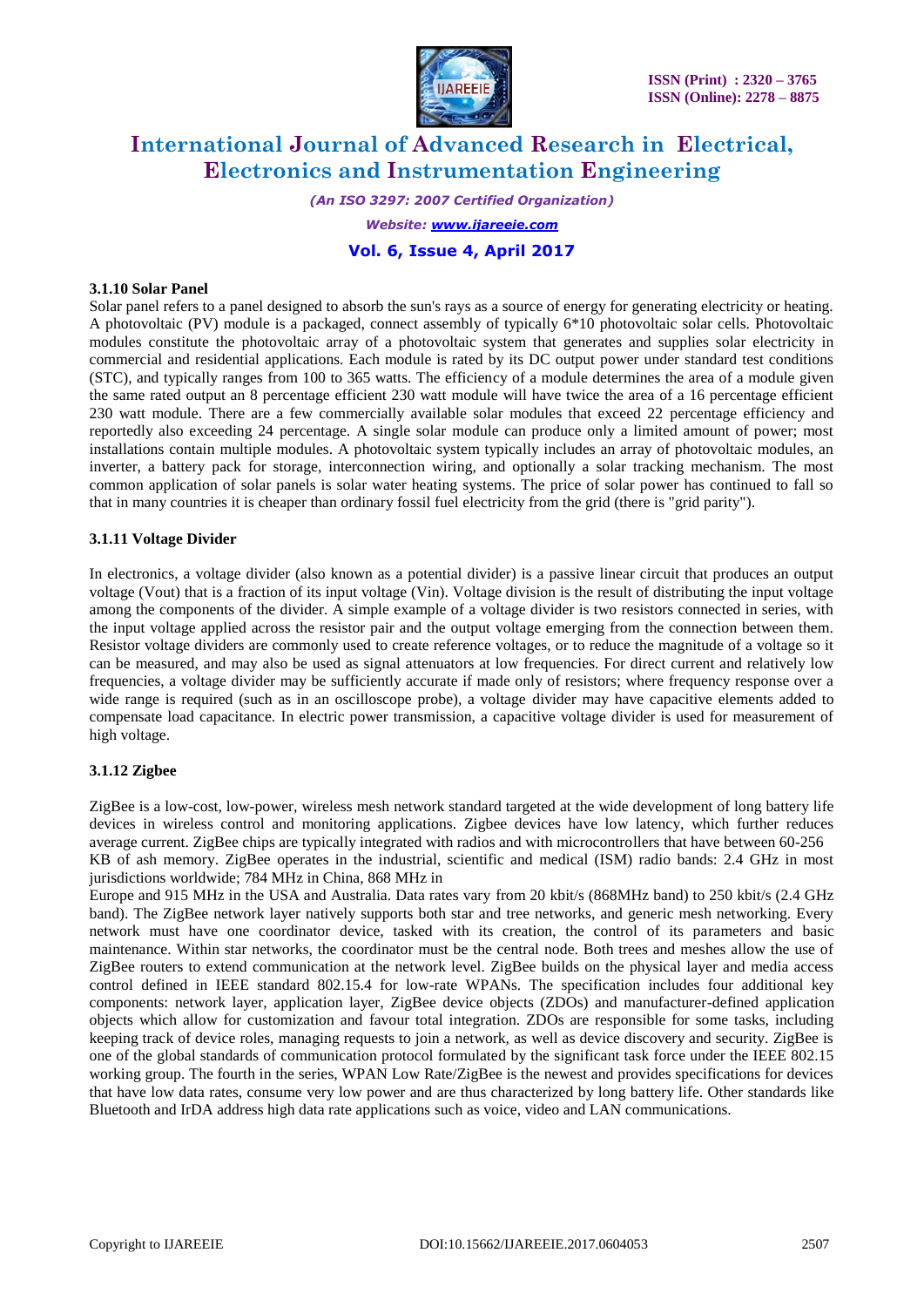

*(An ISO 3297: 2007 Certified Organization) Website: [www.ijareeie.com](http://www.ijareeie.com/)* **Vol. 6, Issue 4, April 2017**

# **IV.WORKING OF AGRICULTURAL ROBOTIC MACHINE**



This project presents a system with high speed of operation for an advanced agricultural process. Main function of this project is sensing various parameters such as temperature, humidity, moisture and light and these will be displayed on the LCD. Also control actions will be provided for it. Two pumps are present for control actions. These pumps are controlled by two motors. For the parameters, there is already a preset values. If the value of humidity and moisture goes below the preset value, the pumps may come into action. In the case of humidity, if the value is less than its preset value, one pump may start to spray water into atmosphere and if the value of moisture is less than its preset value, the other pump may pump water into soil. The motion of the vehicle is done by pressing keys on the PC. ZigBee is also used for wireless transformation.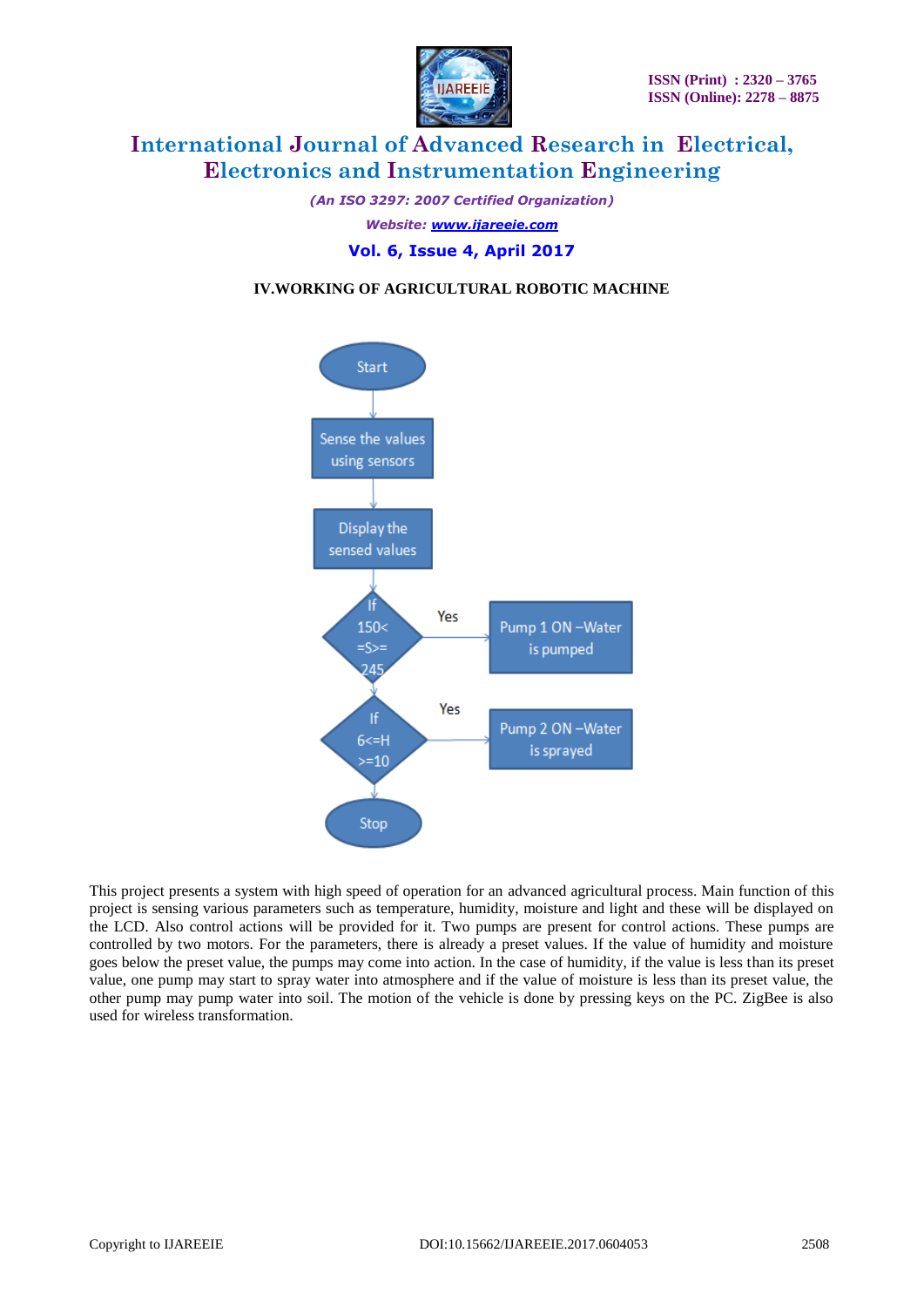

*(An ISO 3297: 2007 Certified Organization) Website: [www.ijareeie.com](http://www.ijareeie.com/)* **Vol. 6, Issue 4, April 2017**

### **V. RESULT AND DISCUSSIONS**



**Fig -2**: Working model

Agricultural Robotic Machine project was implemented and tested. Different typesof sensors are used for sensing agricultural parameters. Solar panel is used for charging the battery.

#### **VI.CONCLUSION**

This project has presented the requirements and progress made towards achieving a future precision autonomous farming system. The assembly is developed for watering automatically i.e. less power is required. So this project increases the efficiency and accuracy. The project consists of two different mechanisms. The first mechanism contains making an assembly of vehicle and its motion, whereas second mechanism is preparing sensing various parameters and taking control actions for it. The microcontroller is used to control and monitor the process of system motion of vehicle. It is controlled with help of DC motor. Because of no man power requirement and high speed of operation, it has scope for further expansion.